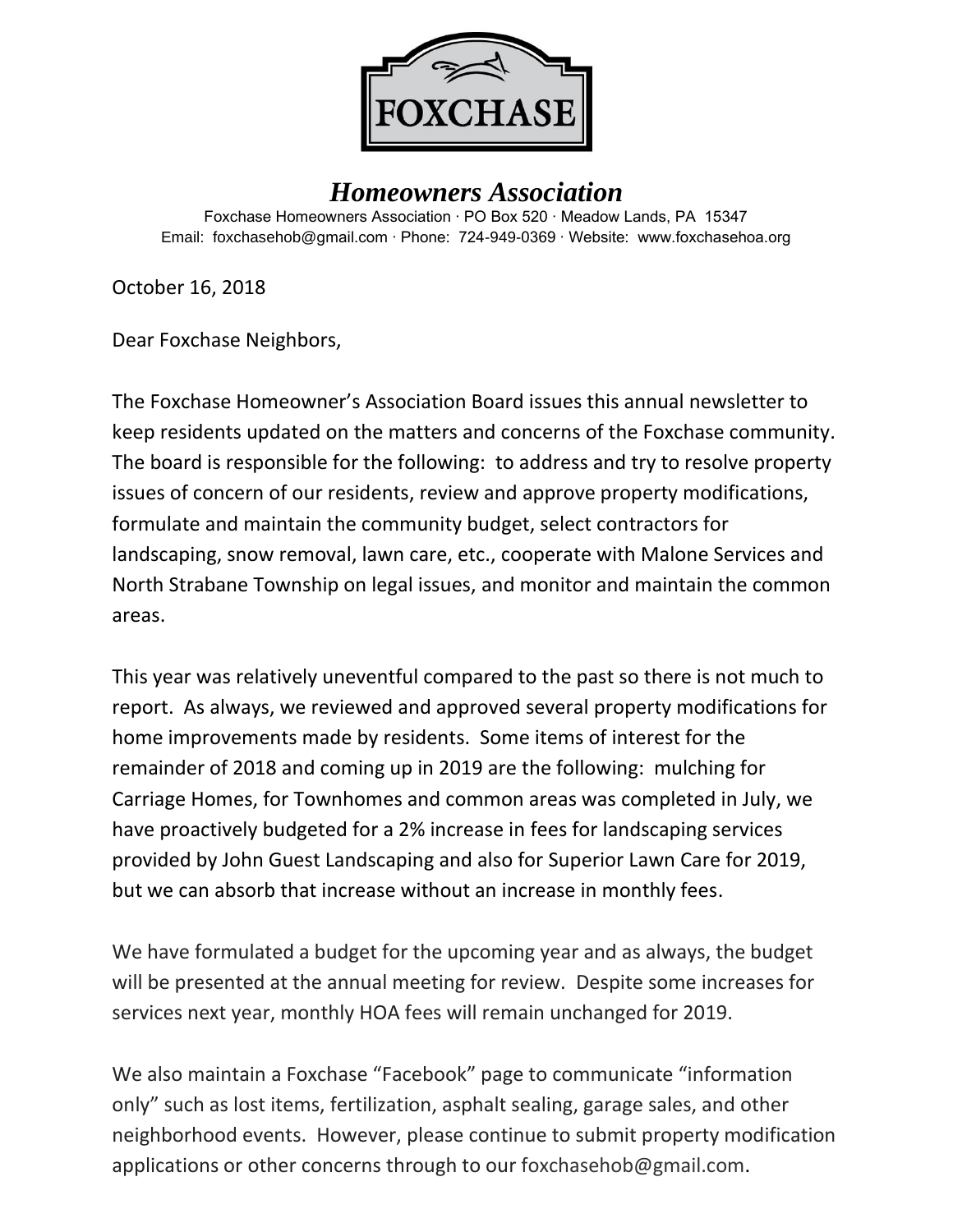We have been contacted several times this year about disputes with neighbors. It is not the Board's responsibility to resolve disagreements between neighbors. Please contact the NST or the NS police if you cannot work out your differences.

These issues and more will be discussed at the annual meeting. We encourage all residents to attend the meeting.

#### **Community Events and News:**

• The team named 'Foxchase Cares' went "Over the Edge" in a fundraiser for Our Clubhouse, a Pittsburgh nonprofit that provides free programs and services to anyone touched by cancer. We had a team of four women who committed to rappel 26 stories down the outside of the Oliver Building upon the achievement of their \$5,000 fundraising goal. Due to generous contributions from our neighborhood and friends and family, all four women went "over the edge" on September 6 and even made the front page of the Post Gazette!



See the story here: [http://www.post](http://www.post-gazette.com/local/city/2018/09/06/Friends-rappel-Oliver-Building-cancer-support-Pittsburgh-Our-Clubhouse/stories/201809060184)[gazette.com/local/city/2018/09/06/Friends-rappel-Oliver-Building-cancer](http://www.post-gazette.com/local/city/2018/09/06/Friends-rappel-Oliver-Building-cancer-support-Pittsburgh-Our-Clubhouse/stories/201809060184)[support-Pittsburgh-Our-Clubhouse/stories/201809060184](http://www.post-gazette.com/local/city/2018/09/06/Friends-rappel-Oliver-Building-cancer-support-Pittsburgh-Our-Clubhouse/stories/201809060184)

• Charity 5K walk - We are excited to announce the 4th Annual Foxchase Foxtrot has been organized again this year! This year we are raising money for the Greater Washington County Food Bank. Every little bit helps. We know that we can make a difference together - last year we raised \$4,252 for Dravet Syndrome Foundation. Thank you again to all who donated and participated last year! Check out info about this nonprofit:

> "*The mission of Greater Washington County Food Bank is to form lasting solutions to hunger insecurity through effective food distribution systems; to educate and empower the needy in seeking*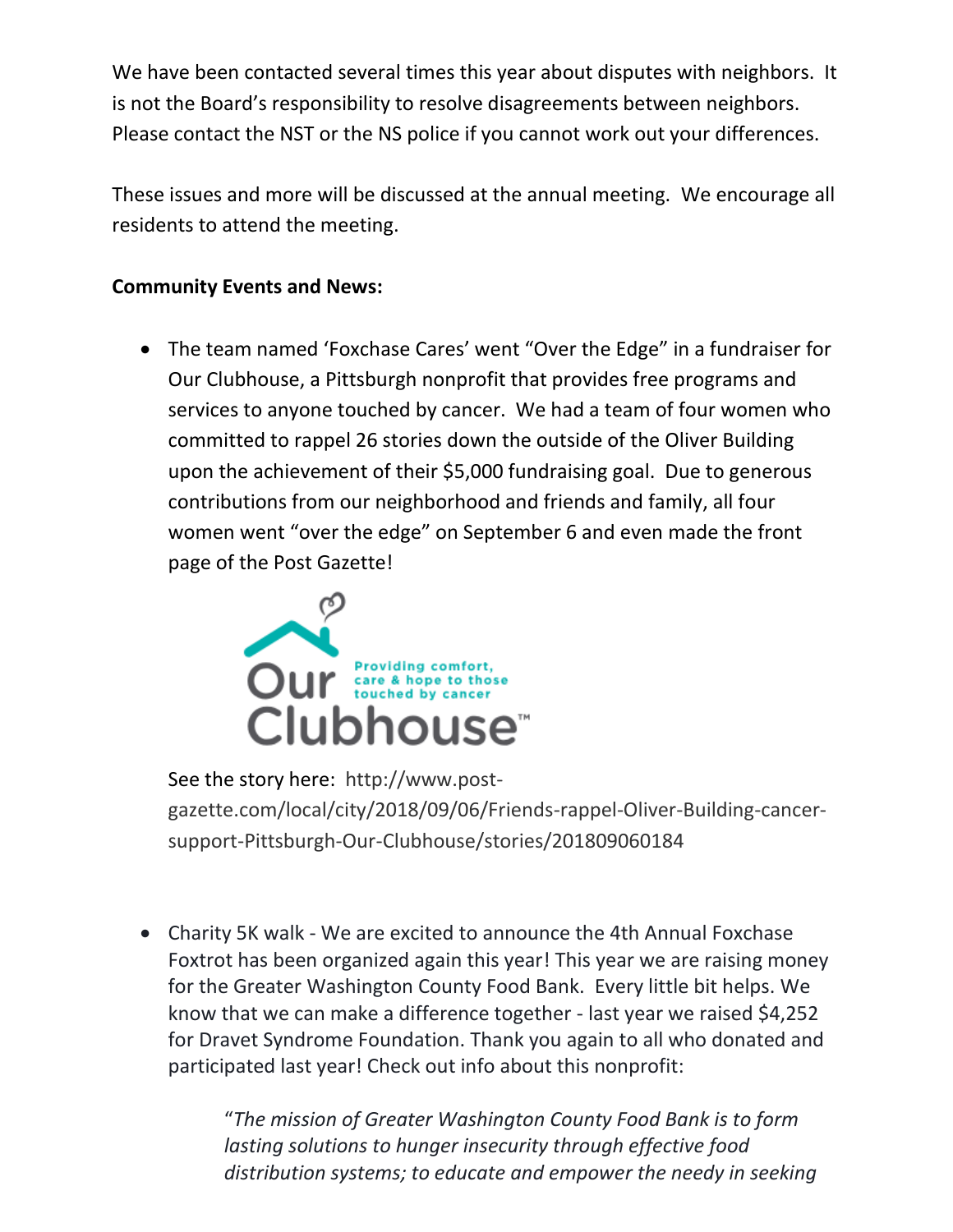*positive lifestyle changes; and, to create awareness through individual and community partnerships.*

*For over 33 years Greater Washington County Food Bank, a nonprofit organization, has been providing groceries and nutritional information/education to food insecure residents of Washington County. It is estimated that Washington County currently has over 25,000 people who are food insecure. While we don't distribute food from our home office; we do distribute food through our network of 48 distribution sites and 7 agencies located throughout the county. We also support several after school food programs that help ensure food insecure students have something to eat over the weekend. Currently over 30% of our recipients are children under the age of 18, and over 20% are seniors. We rely primarily on community support to meet these objectives in a caring and compassionate way."*



We are meeting in the cul-de-sac at 8:00 am Thanksgiving morning and the walk will begin about 8:30. All are welcome! Our route takes us from the cul-de-sac, up Foxchase Drive, down Hunting Creek and loops around the pond in Glen Cannon - in all about 5K. Let's get some activity in together before indulging in our Thanksgiving feasts and raise money for a great cause!

There is an event created on Facebook called the 4th Annual Foxchase Foxtrot. If you have not received an invitation, or have any questions, please contact Heidi Gillespie [hziegler1973@gmail.com](mailto:hziegler1973@gmail.com) or Erin Goeckeler [erin917@outlook.com.](mailto:erin917@outlook.com)

• Garage Sales and Signs – From time to time, the neighborhood conducts a community garage sale. If conducting your own garage sale, please advise the HOA board by email or phone that you are putting up signs. Signs are required to be removed 1 hour after your event.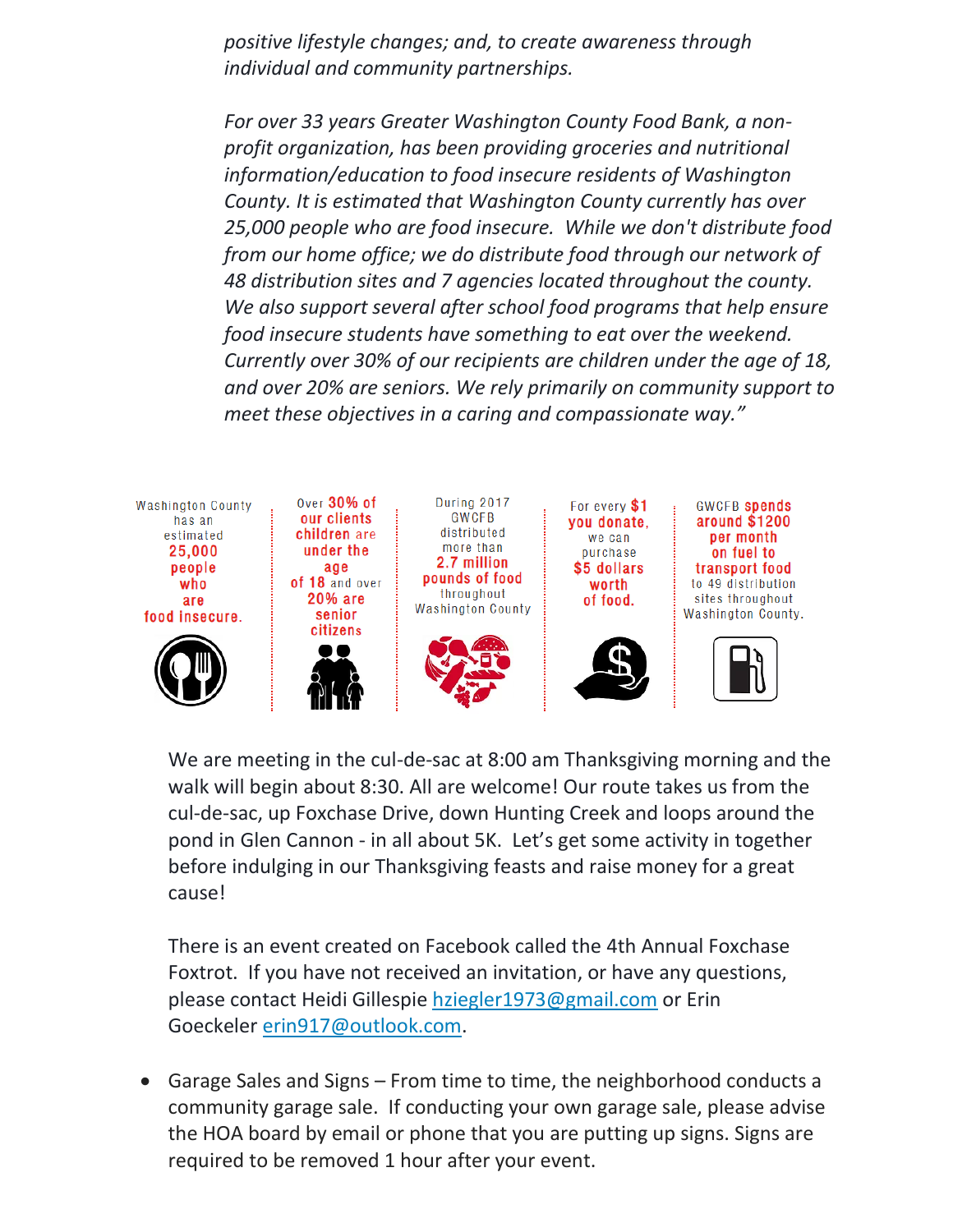### **Transition to Management Company Planned for 2020:**

According to the Foxchase By Laws Article VI Section 1 we need to have five (5) members on our Board of Directors. Over the last year, the Home Owners Association Board has been out of compliance with only four (4) Directors, and as of the beginning of 2019, due to the resignation of another Director after four continuous years of service, we will be down to only three volunteers.

The HOB has been actively recruiting for volunteers to join the Board for the last two years, and none of the residents in the Foxchase neighborhood have been willing or able to commit to serving our community. The responsibilities of the members of the HOB typically involve at the most an hour of service each month, the majority of the work completed through email correspondence.

Because our community is no longer able to support the membership requirements for a self-managed HOA, by not maintaining a five-member board, we are required to transition to the services of a membership company. In accordance with Article XII, section 5 of the Foxchase Declarations Rules and Regulations, we will be engaging a management company to handle the business of our HOA.

This transition is planned to be organized over the course of 2019. The remaining three members of the HOB will work to engage appropriate management services for our community, with the new management contract going into effect in 2020.

This change will definitely have an impact on everyone's HOA fees as moving to a fully managed model for our community looks to increase our annual management fees by at least 125%. This could translate to anywhere from \$20- 50 more per unit per month. However, this increase only reflects the management fees. We do not yet know what the fees for services like snow removal, mowing, mulching, etc. will be, as these contracts will no longer be in the community's control and will be solely at the discretion of the management company.

Additional volunteers from the community committed to serving on the board would stop this planned change.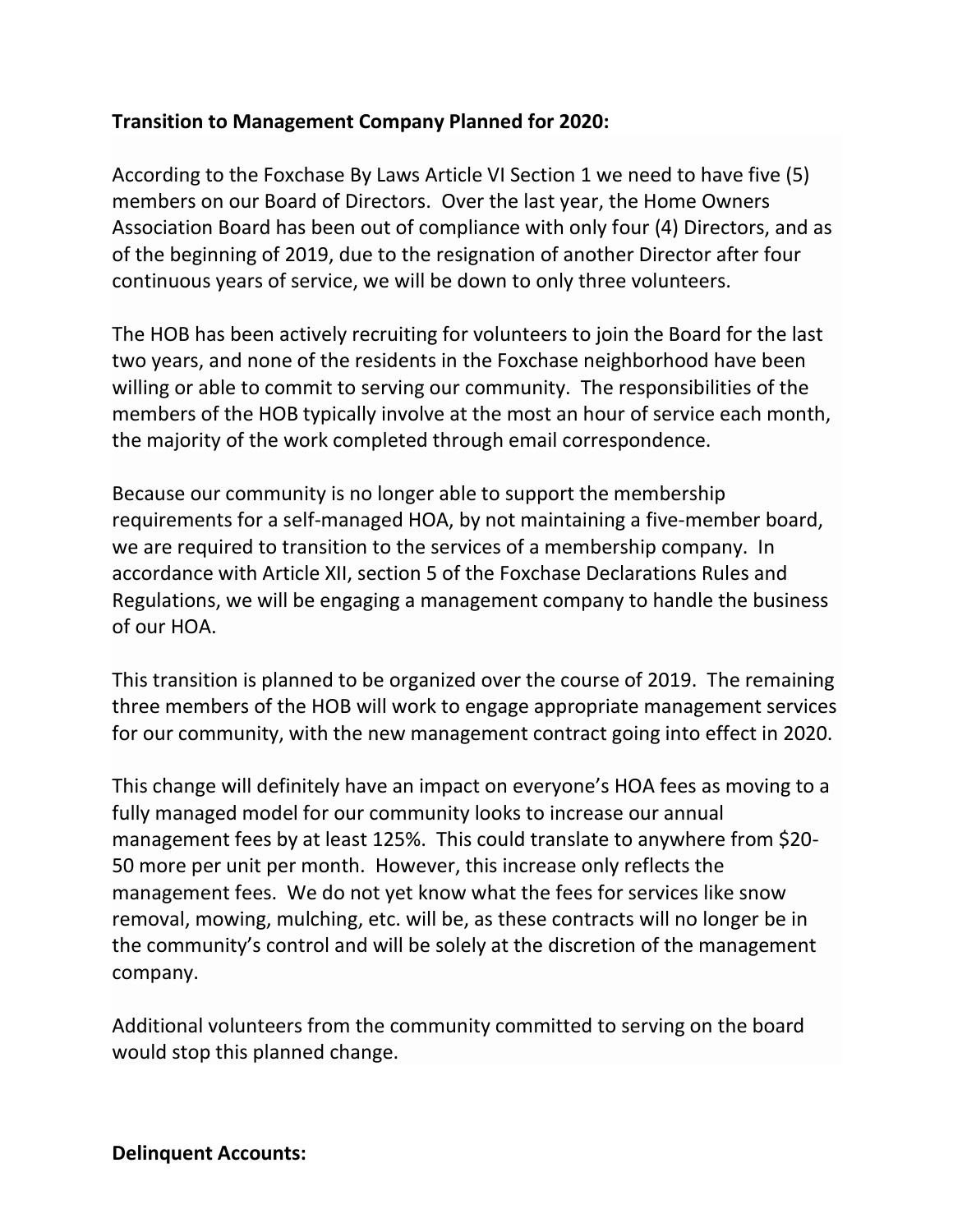In accordance with the Association Declaration, every home owner is obligated to pay HOA assessments when due. The HOA assessments pay for the services provided throughout the year. Unpaid assessments draw on the reserve funds cash and could eventually result in higher assessments for all owners. Those owners who do not pay will face legal action and have a judgment placed against their home and other collection procedures. All past due HOA assessments with late fees and applicable legal fees apply.

### **Housekeeping:**

Fences - When installing a fence, residents must adhere to the Foxchase By-laws and Rules and Regulations. The by-laws and rules can be found in the documents section on the HOA website. Additional rules are located in the info section. In summary, no barbed wire or similar material (chain link) can be used, fences may be placed on the side and rear yards but shall not be constructed closer to the street in front of the house than the front property line of the house and shall not exceed six feet in height. In addition, access to carriage home center units must be maintained from both sides of the center unit for maintaining and improving their residence. The fence shall not extend beyond a five feet navigable area (flat and unimpeded path) to allow access to center units by residents and landscaper's equipment.

Mail Boxes – Please refer to Rule 2014.1 – found on our website; [www.foxchasehoa.org.](http://www.foxchasehoa.org/) Mailboxes must be maintained in good repair and replaced with BLACK boxes and WHITE posts in keeping with the original look, effective for all mailboxes installed after October 20, 2014. To keep your dues low, the HOA will not replace mailboxes.

Tarps – Tarps are allowed as a temporary measure to keep dirt and/or mulch dry before application. However, tarps should be removed within a timely manner. These tarps are unsightly and, if you live in a Carriage or Town Home, the tarp may impede grass cutting and fertilization service. You may receive a letter asking to remove tarp and repair grass destroyed underneath at your expense.

Firewood - must be stored in the back of home. Firewood is not allowed in the front of housing units

Speed Limit – please adhere to the 25 miles per hour speed limited posted in our community. As always, please drive with caution. School has started and it has been brought to our attention that some vehicles are going through stops signs and/or driving at excessive speeds. For the safety of our neighborhood, please drive slow and safe especially during school hours.